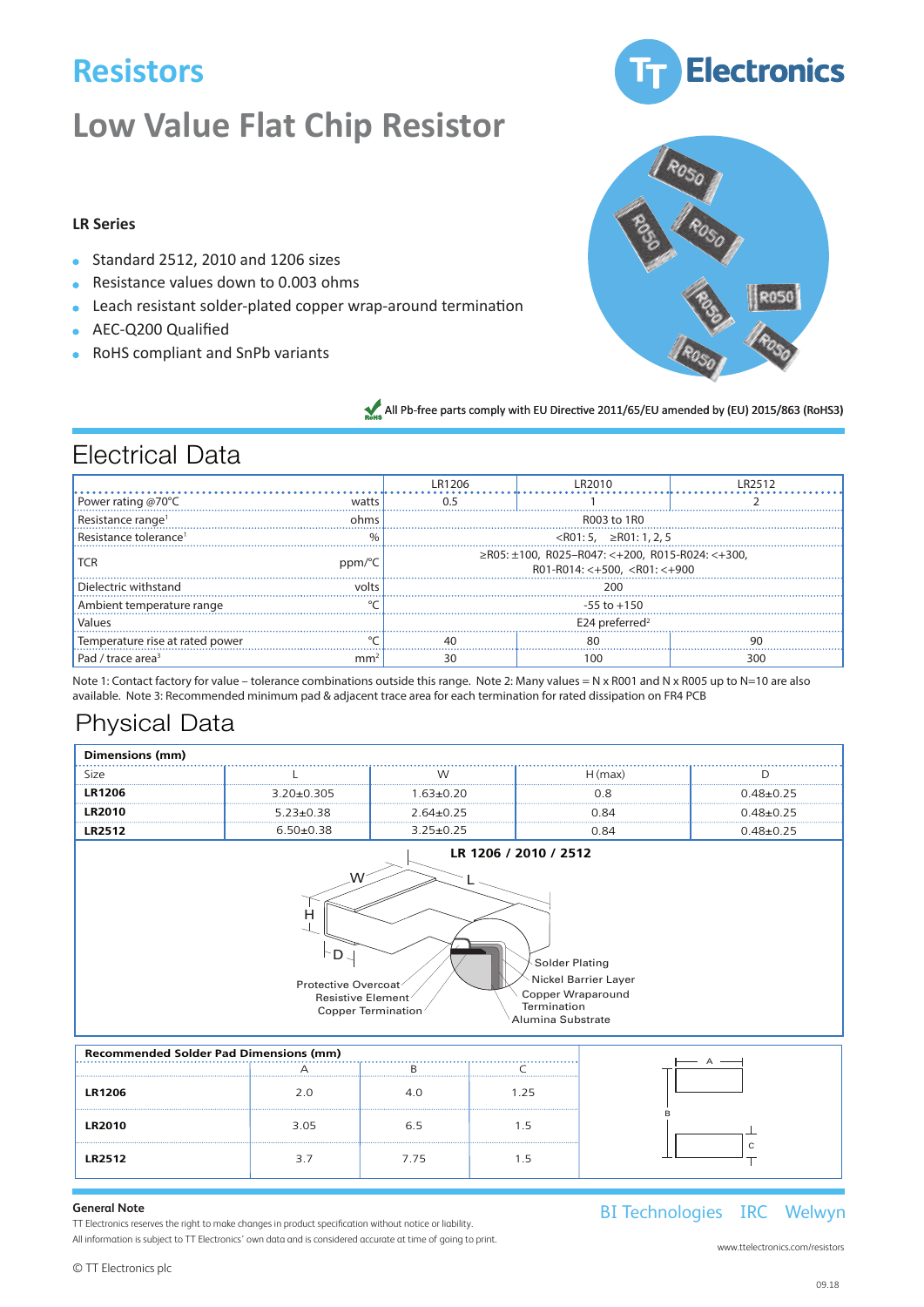

#### **LR Series LR Series LR2512** 3.7 7.75 1.5

|     | AEC-Q200 Table 7                                      | <b>Method</b>                              | Max.             |             | Typ.          | (% )<br>100       |                                                                          |
|-----|-------------------------------------------------------|--------------------------------------------|------------------|-------------|---------------|-------------------|--------------------------------------------------------------------------|
| ref | Test                                                  |                                            | (add R05)        |             | @1R0          |                   |                                                                          |
| 3   |                                                       | High Temp. Exposure MIL-STD-202 Method 108 | $\Delta$ R%      | 0.5         | 0.2           | 80                |                                                                          |
|     | Temperature Cycling                                   | JESD22 Method JA-104                       | $\Delta$ R%      | 0.25        | 0.1           | Rating<br>60      |                                                                          |
| 6   |                                                       | Moisture Resistance MIL-STD-202 Method 106 | $\Delta$ R%      | 0.5         | 0.2           |                   |                                                                          |
|     |                                                       | Biased Humidity MIL-STD-202 Method 103     | $\Delta$ R%      | 0.5         | 0.2           | Power<br>40       |                                                                          |
| 8   | Operational Life (Cyclic Load) MIL-STD-202 Method 108 |                                            | $\Delta$ R%      |             | 0.5           | 20                |                                                                          |
| 14  |                                                       | Vibration MIL-STD-202 Method 204           | $\Delta$ R%      | 0.5         | 0.05          | U                 |                                                                          |
| 15  | Resistance to Soldering Heat   MIL-STD-202 Method 210 |                                            | $\Delta$ R%      | 0.25        | 0.05          |                   | 70<br>25<br>150 (°C)                                                     |
| 16  |                                                       | Thermal Shock MIL-STD-202 Method 107       | $\Delta$ R% 0.25 |             | 0.1           |                   | Ambient temperature                                                      |
| 18  | Solderability                                         | J-STD-002                                  |                  |             | >95% coverage |                   |                                                                          |
| 21  | Board Flex                                            | AEC-0200-005                               | $\Delta$ R%      | 0.5         | 0.2           | 70<br>50          |                                                                          |
| 22  | Terminal Strength                                     | AEC-Q200-006                               | $\Delta$ R%      | 0.25        | 0.1           | 30<br>watts<br>20 | $LRC$ 2512 2w.<br>Average power                                          |
|     | Short Term Overload                                   | $6.25 \times Pr$ for 2s                    | $\Delta$ R%      | 0.5         |               | 10                | $R$ <sub>2010</sub> <sub>1W</sub><br>LRC 1206 0.5 w dtr<br>exceed normal |
|     | Low Temperature Storage                               | -65°C for 100 hours                        | ΔR%              | 0.5         |               | Surge Power       |                                                                          |
|     | Leach Resistance                                      | Solder dip at 250°C                        |                  | 90s minimum |               | n,                |                                                                          |

#### **Note:**

1. Although 2010 and 2512 sizes have passed temperature cycling and thermal shock, it is in general not recommended that ceramic chips this large be used on FR4 in a severe temperature cycle environment due to the possibility of solder joint fatigue. 2. Full AEC-Q200 qualification applies only to European Part Numbers at ohmic values ≥R01.

# **Ordering Procedure Ordering Procedure**

This product has two valid part numbers:  $\overline{\phantom{a}}$ 

#### **European (Welwyn) Part Number: LRF1206-R02FW** (1206, 20 milliohms ±1%, Pb-free)

| ses.<br>6<br>101.<br>2'<br>D | $\sim$         | II R I<br>ונים דו<br>$\sqrt{2}$ | <b>F</b> W       |                    |
|------------------------------|----------------|---------------------------------|------------------|--------------------|
|                              |                |                                 | 5                |                    |
|                              | ຳ              | 3                               |                  | 5                  |
| Type                         | <b>Size</b>    | Value                           | <b>Tolerance</b> | Termination        |
|                              | $\overline{a}$ |                                 | $  -$            | .<br>$- \cdot$ $-$ |

| Type                                   | <b>Size</b> | Value       | Tolerance     |           |             | <b>Termination &amp; Packing</b>  |
|----------------------------------------|-------------|-------------|---------------|-----------|-------------|-----------------------------------|
| $ LR  =$ Conventional orientation 1206 |             | $E24 = 3/4$ | $F = +1\%$    | W         |             | Pb-free, standard packing         |
| (values > R025)                        | 2010        | characters  | $G = \pm 2\%$ | T1.       |             | Pb-free, 1000/reel (non-standard) |
| $LRF =$ Flip-chip orientation          | $2512$      | $R = ohms$  | $J = \pm 5\%$ | <b>PB</b> |             | SnPb finish, standard packing     |
| (values $\leq$ R025)                   |             |             |               |           |             | Standard packing is tape & reel   |
|                                        |             |             |               |           | 1206 & 2010 | 3000/reel                         |
|                                        |             |             |               |           | 2512        | 1800/reel                         |

## **USA (IRC) Part Number: LRC-LRF1206LF-01-R020-F** (1206, 20 milliohms ±1%, Pb-free)



|               |                                                                                     |                      |                |              |       |                                       |                                 | Packing       |           |           |           |
|---------------|-------------------------------------------------------------------------------------|----------------------|----------------|--------------|-------|---------------------------------------|---------------------------------|---------------|-----------|-----------|-----------|
| <b>Family</b> | Model                                                                               | Size                 | Termination    | TCR          | Value | <b>Tolerance</b>                      |                                 |               |           |           |           |
| <b>LRC</b>    | $LR =$ Conventional orientation 1206   Omit for SnPb   01 = standard   4 characters |                      |                |              |       | $F = \pm 1\%$                         | Standard packing is tape & reel |               |           |           |           |
|               | (values > R025)                                                                     | $\vert$ 2010 $\vert$ | $LF = Pb-free$ |              |       | $\mathsf{I}$ (±100ppm/°C $\mathsf{I}$ | $R = ohms$                      | $G = \pm 2\%$ | Pb-free   | All sizes | 1000/reel |
|               | $LRF =$ Flip-chip orientation                                                       | 2512                 |                | values ≥R05) |       | $J = \pm 5\%$                         | SnPb                            | 1206 & 2010   | 3000/reel |           |           |
|               | (values $\leq$ R025)                                                                |                      |                |              |       |                                       |                                 | 2512          | 1800/reel |           |           |

#### **General Note**<br> **Electrical Note General Note**

TT Electronics reserves the right to make changes in product specification without notice or liability. All information is subject to TT Electronics' own data and is considered accurate at time of going to print.<br>Www.t

### BI Technologies IRC Welwyn